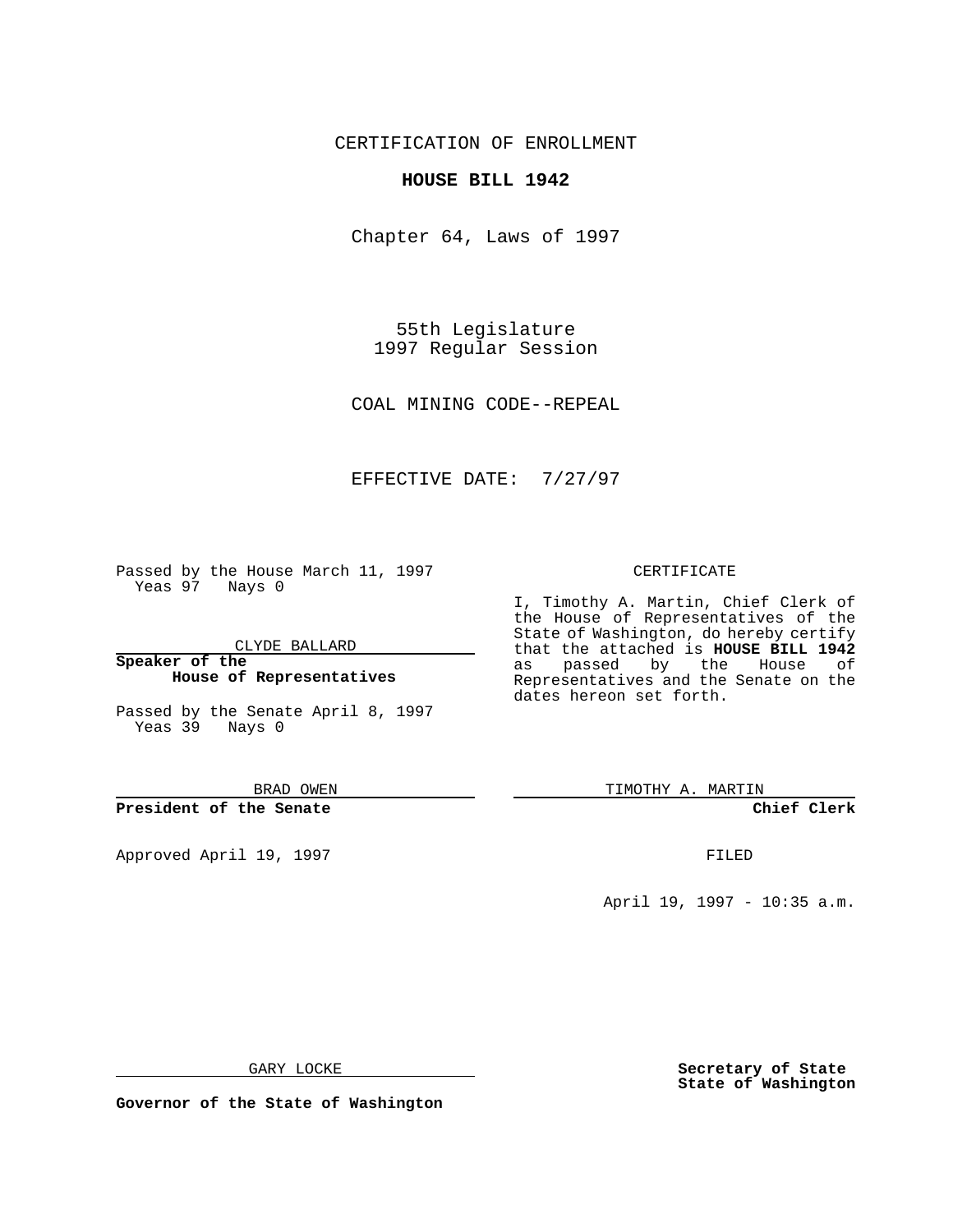## **HOUSE BILL 1942** \_\_\_\_\_\_\_\_\_\_\_\_\_\_\_\_\_\_\_\_\_\_\_\_\_\_\_\_\_\_\_\_\_\_\_\_\_\_\_\_\_\_\_\_\_\_\_

\_\_\_\_\_\_\_\_\_\_\_\_\_\_\_\_\_\_\_\_\_\_\_\_\_\_\_\_\_\_\_\_\_\_\_\_\_\_\_\_\_\_\_\_\_\_\_

Passed Legislature - 1997 Regular Session

**State of Washington 55th Legislature 1997 Regular Session**

**By** Representatives B. Thomas, Thompson and Dyer

Read first time 02/14/97. Referred to Committee on Natural Resources.

 AN ACT Relating to the repeal of the coal mining code; and repealing RCW 78.40.010, 78.40.160, 78.40.163, 78.40.166, 78.40.169, 78.40.172, 78.40.175, 78.40.178, 78.40.181, 78.40.184, 78.40.187, 78.40.190, 78.40.193, 78.40.196, 78.40.199, 78.40.202, 78.40.205, 78.40.208, 78.40.211, 78.40.214, 78.40.217, 78.40.220, 78.40.223, 78.40.226, 78.40.229, 78.40.235, 78.40.238, 78.40.241, 78.40.244, 78.40.247, 78.40.250, 78.40.253, 78.40.256, 78.40.259, 78.40.262, 78.40.270, 78.40.273, 78.40.276, 78.40.279, 78.40.281, 78.40.284, 78.40.287, 78.40.290, 78.40.293, 78.40.296, 78.40.300, 78.40.303, 78.40.306, 78.40.309, 78.40.312, 78.40.315, 78.40.318, 78.40.321, 78.40.324, 78.40.327, 78.40.330, 78.40.333, 78.40.336, 78.40.339, 78.40.342, 78.40.345, 78.40.348, 78.40.351, 78.40.354, 78.40.357, 78.40.360, 78.40.363, 78.40.366, 78.40.369, 78.40.372, 78.40.375, 78.40.378, 78.40.381, 78.40.390, 78.40.393, 78.40.396, 78.40.399, 78.40.402, 78.40.405, 78.40.408, 78.40.411, 78.40.414, 78.40.417, 78.40.420, 78.40.423, 78.40.426, 78.40.429, 78.40.432, 78.40.435, 78.40.438, 78.40.441, 78.40.444, 78.40.450, 78.40.453, 78.40.456, 78.40.459, 78.40.462, 78.40.470, 78.40.473, 78.40.476, 78.40.479, 78.40.482, 78.40.485, 78.40.488, 78.40.500, 78.40.503, 78.40.506, 78.40.509, 78.40.512, 78.40.515, 78.40.518, 78.40.521, 78.40.524, 78.40.527, 78.40.530, 78.40.533, 78.40.536, 78.40.540, 78.40.543,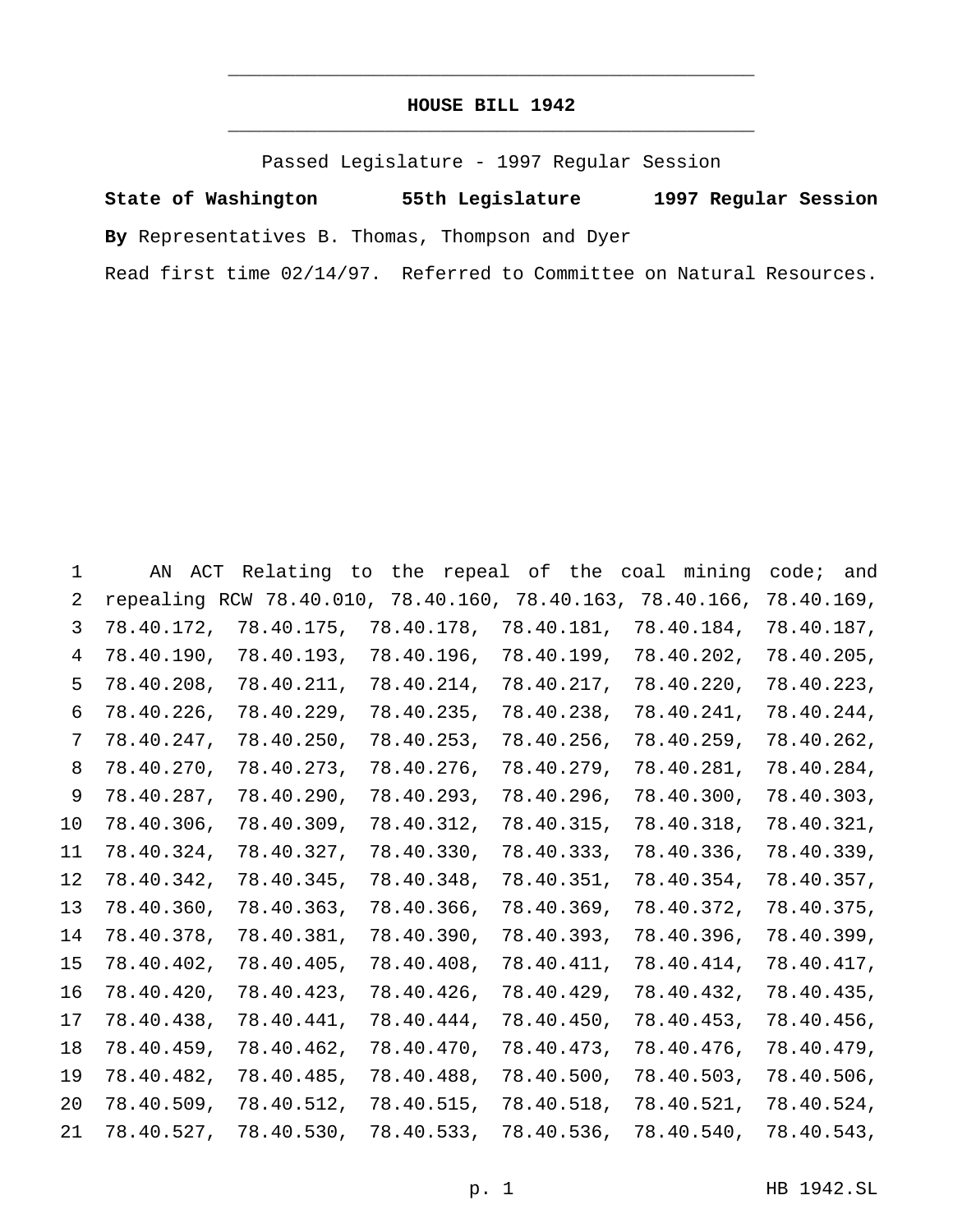|    | $1 \quad 78.40.546,$ | 78.40.549, | 78.40.552,                                                    | 78.40.555, | 78.40.558, | 78.40.561, |
|----|----------------------|------------|---------------------------------------------------------------|------------|------------|------------|
|    | $2 \quad 78.40.564,$ | 78.40.567, | 78.40.570,                                                    | 78.40.573, | 78.40.576, | 78.40.579, |
|    | 3 78.40.581,         | 78.40.585, | 78.40.588,                                                    | 78.40.591, | 78.40.594, | 78.40.600, |
|    | 4 78.40.603,         | 78.40.606, | 78.40.609,                                                    | 78.40.612, | 78.40.615, | 78.40.618, |
|    | $5\quad 78.40.621,$  | 78.40.624, | 78.40.627,                                                    | 78.40.630, | 78.40.633, | 78.40.636, |
| 6  | 78.40.639,           | 78.40.642, | 78.40.645,                                                    | 78.40.648, | 78.40.651, | 78.40.654, |
|    | 7, 78.40.657,        | 78.40.660, | 78.40.663,                                                    | 78.40.666, | 78.40.669, | 78.40.672, |
|    | 8 78.40.675,         | 78.40.678, | 78.40.681,                                                    | 78.40.684, | 78.40.687, | 78.40.690, |
| 9  | 78.40.693,           | 78.40.696, | 78.40.699,                                                    | 78.40.702, | 78.40.705, | 78.40.708, |
| 10 | 78.40.711,           | 78.40.714, | 78.40.717,                                                    | 78.40.720, | 78.40.723, | 78.40.726, |
| 11 | 78.40.729,           |            | 78.40.732, 78.40.735,                                         | 78.40.738, | 78.40.741, | 78.40.744, |
| 12 | 78.40.747,           |            | 78.40.750, 78.40.753, 78.40.756,                              |            | 78.40.759, | 78.40.765, |
| 13 |                      |            | $78.40.770, 78.40.771, 78.40.772, 78.40.773, 78.40.780,$      |            |            | 78.40.783, |
|    |                      |            | 14 78.40.786, 78.40.789, 78.40.791, 78.40.794, and 78.40.797. |            |            |            |

BE IT ENACTED BY THE LEGISLATURE OF THE STATE OF WASHINGTON:

| 16 | NEW SECTION. Sec. 1. The following acts or parts of acts are each |
|----|-------------------------------------------------------------------|
| 17 | repealed:                                                         |
| 18 | $(1)$ RCW 78.40.010 and 1917 c 36 s 1;                            |
| 19 | (2) RCW 78.40.160 and 1947 c 166 s 2 & 1917 c 36 s 27;            |
| 20 | (3) RCW 78.40.163 and 1917 c 36 s 28;                             |
| 21 | (4) RCW 78.40.166 and 1917 c 36 s 29;                             |
| 22 | $(5)$ RCW 78.40.169 and 1917 c 36 s 30;                           |
| 23 | (6) RCW 78.40.172 and 1917 c 36 s 31;                             |
| 24 | $(7)$ RCW 78.40.175 and 1917 c 36 s 32;                           |
| 25 | (8) RCW 78.40.178 and 1947 c 166 s 3 & 1917 c 36 s 33;            |
| 26 | (9) RCW 78.40.181 and 1989 c 12 s 20 & 1917 c 36 s 34;            |
| 27 | (10) RCW 78.40.184 and 1917 c 36 s 35;                            |
| 28 | $(11)$ RCW 78.40.187 and 1919 c 201 s 2 & 1917 c 36 s 36;         |
| 29 | $(12)$ RCW 78.40.190 and 1943 c 211 s 2 & 1917 c 36 s 37;         |
| 30 | (13) RCW 78.40.193 and 1917 c 36 s 38;                            |
| 31 | (14) RCW 78.40.196 and 1917 c 36 s 39;                            |
| 32 | (15) RCW 78.40.199 and 1917 c 36 s 40;                            |
| 33 | $(16)$ RCW 78.40.202 and 1917 c 36 s 41;                          |
| 34 | $(17)$ RCW 78.40.205 and 1917 c 36 s 42;                          |
| 35 | $(18)$ RCW 78.40.208 and 1917 c 36 s 43;                          |
| 36 | (19) RCW 78.40.211 and 1917 c 36 s 44;                            |
| 37 | (20) RCW 78.40.214 and 1917 c 36 s 45;                            |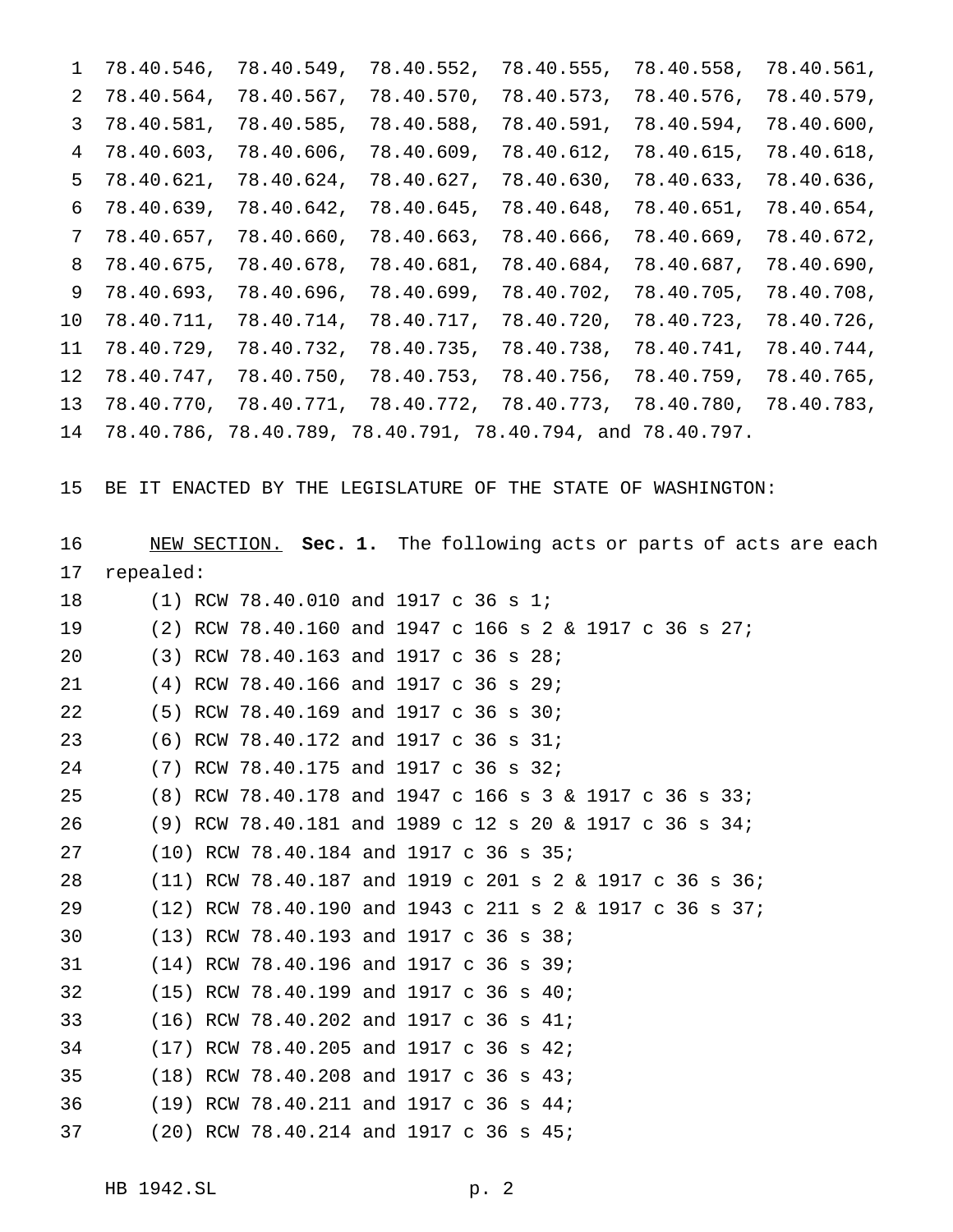| 1  |              | $(21)$ RCW 78.40.217 and 1919 c 201 s 3 & 1917 c 36 s 46;           |  |  |  |  |  |  |  |
|----|--------------|---------------------------------------------------------------------|--|--|--|--|--|--|--|
| 2  |              | $(22)$ RCW 78.40.220 and 1919 c 201 s 4 & 1917 c 36 s 47;           |  |  |  |  |  |  |  |
| 3  |              | $(23)$ RCW 78.40.223 and 1917 c 36 s 48;                            |  |  |  |  |  |  |  |
| 4  |              | (24) RCW 78.40.226 and 1917 c 36 s 49;                              |  |  |  |  |  |  |  |
| 5  |              | $(25)$ RCW 78.40.229 and 1917 c 36 s 50;                            |  |  |  |  |  |  |  |
| 6  |              | $(26)$ RCW 78.40.235 and 1917 c 36 s 51;                            |  |  |  |  |  |  |  |
| 7  |              | $(27)$ RCW 78.40.238 and 1917 c 36 s 52;                            |  |  |  |  |  |  |  |
| 8  |              | $(28)$ RCW 78.40.241 and 1917 c 36 s 53;                            |  |  |  |  |  |  |  |
| 9  |              | $(29)$ RCW 78.40.244 and 1917 c 36 s 54;                            |  |  |  |  |  |  |  |
| 10 |              | $(30)$ RCW 78.40.247 and 1917 c 36 s 55;                            |  |  |  |  |  |  |  |
| 11 |              | (31) RCW 78.40.250 and 1988 c 127 s 32, 1947 c 87 s 1, & 1917 c 36  |  |  |  |  |  |  |  |
| 12 | $s\,56;$     |                                                                     |  |  |  |  |  |  |  |
| 13 |              | (32) RCW 78.40.253 and 1917 c 36 s 57;                              |  |  |  |  |  |  |  |
| 14 |              | (33) RCW 78.40.256 and 1917 c 36 s 58;                              |  |  |  |  |  |  |  |
| 15 |              | (34) RCW 78.40.259 and 1917 c 36 s 59;                              |  |  |  |  |  |  |  |
| 16 |              | (35) RCW 78.40.262 and 1989 c 12 s 21 & 1917 c 36 s 60;             |  |  |  |  |  |  |  |
| 17 |              | $(36)$ RCW 78.40.270 and 1917 c 36 s 61;                            |  |  |  |  |  |  |  |
| 18 |              | (37) RCW 78.40.273 and 1917 c 36 s 62;                              |  |  |  |  |  |  |  |
| 19 |              | $(38)$ RCW 78.40.276 and 1917 c 36 s 63;                            |  |  |  |  |  |  |  |
| 20 |              | (39) RCW 78.40.279 and 1917 c 36 s 64;                              |  |  |  |  |  |  |  |
| 21 |              | $(40)$ RCW 78.40.281 and 1917 c 36 s 65;                            |  |  |  |  |  |  |  |
| 22 |              | $(41)$ RCW 78.40.284 and 1917 c 36 s 66;                            |  |  |  |  |  |  |  |
| 23 |              | $(42)$ RCW 78.40.287 and 1943 c 211 s 3 & 1917 c 36 s 67;           |  |  |  |  |  |  |  |
| 24 |              | $(43)$ RCW 78.40.290 and 1917 c 36 s 68;                            |  |  |  |  |  |  |  |
| 25 |              | (44) RCW 78.40.293 and 1971 ex.s. c 292 s 68, 1939 c 51 s 1, & 1917 |  |  |  |  |  |  |  |
| 26 | $C$ 36 s 69; |                                                                     |  |  |  |  |  |  |  |
| 27 |              | $(45)$ RCW 78.40.296 and 1917 c 36 s 70;                            |  |  |  |  |  |  |  |
| 28 |              | (46) RCW 78.40.300 and 1917 c 36 s 71;                              |  |  |  |  |  |  |  |
| 29 |              | (47) RCW 78.40.303 and 1917 c 36 s 72;                              |  |  |  |  |  |  |  |
| 30 |              | (48) RCW 78.40.306 and 1917 c 36 s 73;                              |  |  |  |  |  |  |  |
| 31 |              | (49) RCW 78.40.309 and 1917 c 36 s 74;                              |  |  |  |  |  |  |  |
| 32 |              | (50) RCW 78.40.312 and 1917 c 36 s 75;                              |  |  |  |  |  |  |  |
| 33 |              | (51) RCW 78.40.315 and 1917 c 36 s 76;                              |  |  |  |  |  |  |  |
| 34 |              | (52) RCW 78.40.318 and 1917 c 36 s 77;                              |  |  |  |  |  |  |  |
| 35 |              | (53) RCW 78.40.321 and 1917 c 36 s 78;                              |  |  |  |  |  |  |  |
| 36 |              | (54) RCW 78.40.324 and 1917 c 36 s 79;                              |  |  |  |  |  |  |  |
| 37 |              | (55) RCW 78.40.327 and 1917 c 36 s 80;                              |  |  |  |  |  |  |  |
| 38 |              | (56) RCW 78.40.330 and 1917 c 36 s 81;                              |  |  |  |  |  |  |  |
| 39 |              | (57) RCW 78.40.333 and 1917 c 36 s 82;                              |  |  |  |  |  |  |  |
|    |              |                                                                     |  |  |  |  |  |  |  |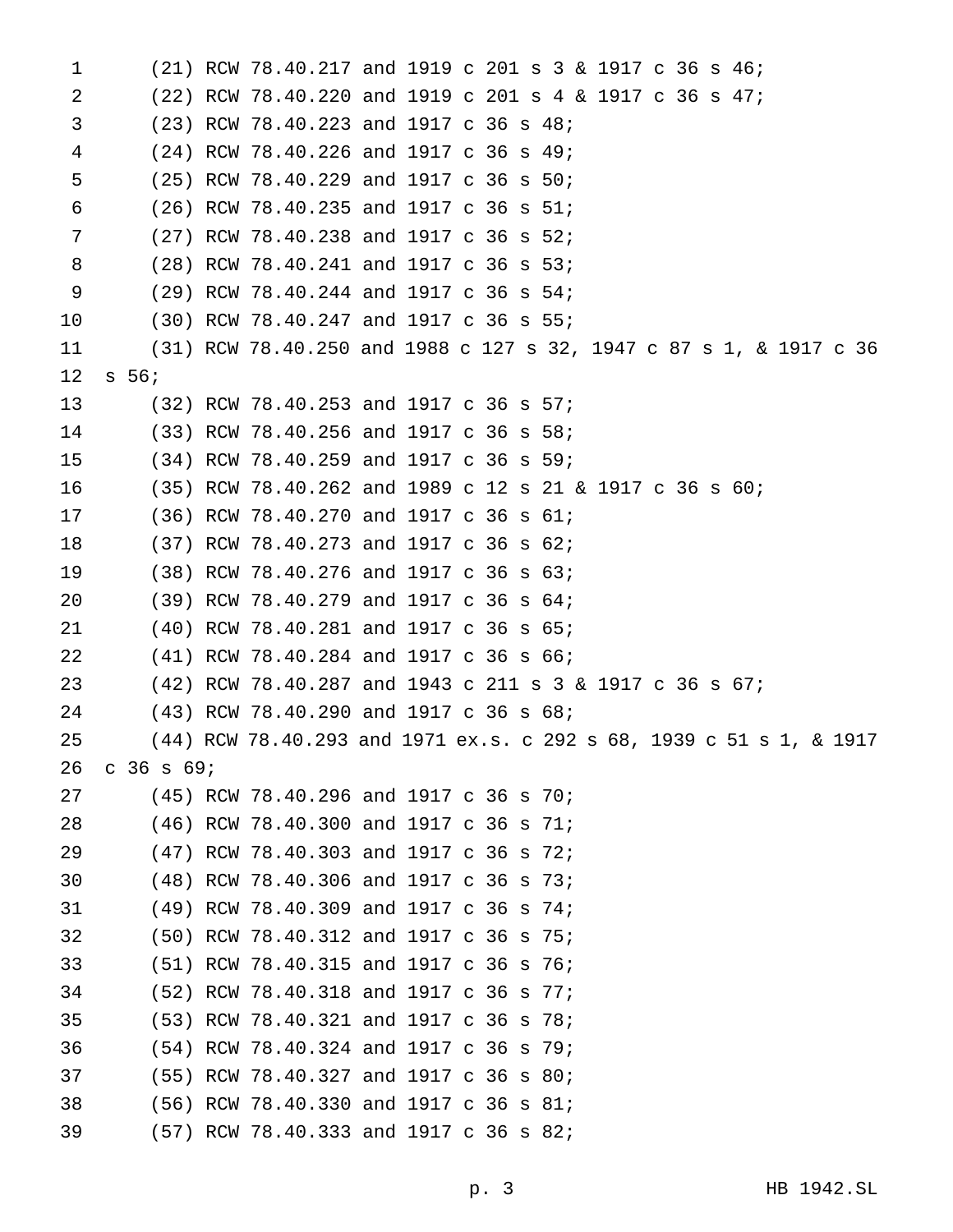| 1  |          | (58) RCW 78.40.336 and 1917 c 36 s 83;                              |  |  |  |  |  |  |  |
|----|----------|---------------------------------------------------------------------|--|--|--|--|--|--|--|
| 2  |          | $(59)$ RCW 78.40.339 and 1945 c 83 s 1 & 1917 c 36 s 84;            |  |  |  |  |  |  |  |
| 3  |          | (60) RCW 78.40.342 and 1917 c 36 s 85;                              |  |  |  |  |  |  |  |
| 4  |          | $(61)$ RCW 78.40.345 and 1989 c 12 s 22 & 1917 c 36 s 86;           |  |  |  |  |  |  |  |
| 5  |          | $(62)$ RCW 78.40.348 and 1917 c 36 s 87 & 1907 c 105 s 3;           |  |  |  |  |  |  |  |
| 6  |          | (63) RCW 78.40.351 and 1987 c 202 s 235, 1939 c 51 s 2, & 1917 c 36 |  |  |  |  |  |  |  |
| 7  | s 88;    |                                                                     |  |  |  |  |  |  |  |
| 8  |          | $(64)$ RCW 78.40.354 and 1917 c 36 s 89;                            |  |  |  |  |  |  |  |
| 9  |          | (65) RCW 78.40.357 and 1943 c 211 s 4 & 1917 c 36 s 90;             |  |  |  |  |  |  |  |
| 10 |          | $(66)$ RCW 78.40.360 and 1917 c 36 s 91;                            |  |  |  |  |  |  |  |
| 11 |          | (67) RCW 78.40.363 and 1917 c 36 s 92;                              |  |  |  |  |  |  |  |
| 12 |          | (68) RCW 78.40.366 and 1917 c 36 s 93;                              |  |  |  |  |  |  |  |
| 13 |          | (69) RCW 78.40.369 and 1917 c 36 s 94;                              |  |  |  |  |  |  |  |
| 14 |          | (70) RCW 78.40.372 and 1917 c 36 s 95;                              |  |  |  |  |  |  |  |
| 15 |          | $(71)$ RCW 78.40.375 and 1943 c 211 s 5 & 1917 c 36 s 96;           |  |  |  |  |  |  |  |
| 16 |          | (72) RCW 78.40.378 and 1917 c 36 s 97;                              |  |  |  |  |  |  |  |
| 17 |          | (73) RCW 78.40.381 and 1917 c 36 s 98;                              |  |  |  |  |  |  |  |
| 18 |          | (74) RCW 78.40.390 and 1917 c 36 s 99;                              |  |  |  |  |  |  |  |
| 19 |          | (75) RCW 78.40.393 and 1917 c 36 s 100;                             |  |  |  |  |  |  |  |
| 20 |          | (76) RCW 78.40.396 and 1917 c 36 s 101;                             |  |  |  |  |  |  |  |
| 21 |          | $(77)$ RCW 78.40.399 and 1917 c 36 s 102;                           |  |  |  |  |  |  |  |
| 22 |          | (78) RCW 78.40.402 and 1917 c 36 s 103;                             |  |  |  |  |  |  |  |
| 23 |          | $(79)$ RCW 78.40.405 and 1989 c 12 s 23 & 1917 c 36 s 104;          |  |  |  |  |  |  |  |
| 24 |          | (80) RCW 78.40.408 and 1917 c 36 s 105;                             |  |  |  |  |  |  |  |
| 25 |          | (81) RCW 78.40.411 and 1917 c 36 s 106;                             |  |  |  |  |  |  |  |
| 26 |          | (82) RCW 78.40.414 and 1919 c 201 s 5 & 1917 c 36 s 107;            |  |  |  |  |  |  |  |
| 27 |          | $(83)$ RCW 78.40.417 and 1943 c 211 s 6 & 1917 c 36 s 108;          |  |  |  |  |  |  |  |
| 28 |          | (84) RCW 78.40.420 and 1917 c 36 s 109;                             |  |  |  |  |  |  |  |
| 29 |          | (85) RCW 78.40.423 and 1917 c 36 s 110;                             |  |  |  |  |  |  |  |
| 30 |          | (86) RCW 78.40.426 and 1917 c 36 s 111;                             |  |  |  |  |  |  |  |
| 31 |          | (87) RCW 78.40.429 and 1917 c 36 s 112;                             |  |  |  |  |  |  |  |
| 32 |          | (88) RCW 78.40.432 and 1917 c 36 s 113;                             |  |  |  |  |  |  |  |
| 33 |          | (89) RCW 78.40.435 and 1917 c 36 s 114;                             |  |  |  |  |  |  |  |
| 34 |          | (90) RCW 78.40.438 and 1917 c 36 s 115;                             |  |  |  |  |  |  |  |
| 35 |          | (91) RCW 78.40.441 and 1917 c 36 s 116;                             |  |  |  |  |  |  |  |
| 36 |          | (92) RCW 78.40.444 and 1943 c 211 s 7 & 1917 c 36 s 117;            |  |  |  |  |  |  |  |
| 37 |          | (93) RCW 78.40.450 and 1947 c 166 s 4, 1943 c 211 s 8, & 1917 c 36  |  |  |  |  |  |  |  |
| 38 | $s$ 118; |                                                                     |  |  |  |  |  |  |  |
| 39 |          | (94) RCW 78.40.453 and 1917 c 36 s 119;                             |  |  |  |  |  |  |  |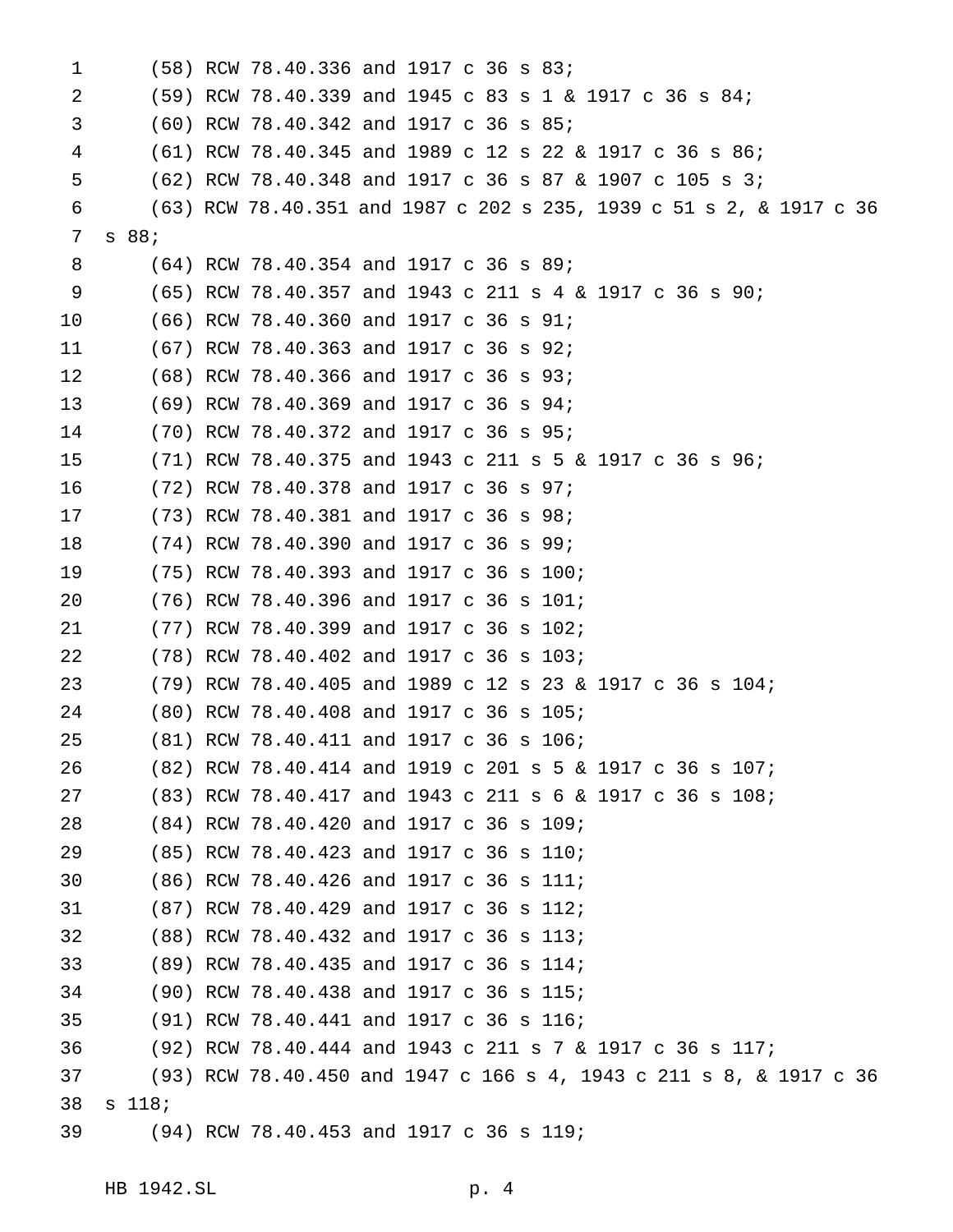| 1  |                         | (95) RCW 78.40.456 and 1917 c 36 s 120;    |                                                                     |  |
|----|-------------------------|--------------------------------------------|---------------------------------------------------------------------|--|
| 2  |                         | (96) RCW 78.40.459 and 1917 c 36 s 121;    |                                                                     |  |
| 3  |                         | (97) RCW 78.40.462 and 1917 c 36 s 122;    |                                                                     |  |
| 4  |                         | (98) RCW 78.40.470 and 1917 c 36 s 123;    |                                                                     |  |
| 5  |                         | (99) RCW 78.40.473 and 1917 c 36 s 124;    |                                                                     |  |
| 6  |                         | (100) RCW 78.40.476 and 1917 c 36 s 125;   |                                                                     |  |
| 7  |                         | (101) RCW 78.40.479 and 1917 c 36 s 126;   |                                                                     |  |
| 8  |                         | (102) RCW 78.40.482 and 1917 c 36 s 127;   |                                                                     |  |
| 9  |                         |                                            | $(103)$ RCW 78.40.485 and 1943 c 211 s 9 & 1917 c 36 s 128;         |  |
| 10 |                         | (104) RCW 78.40.488 and 1917 c 36 s 129;   |                                                                     |  |
| 11 |                         | (105) RCW 78.40.500 and 1917 c 36 s 131;   |                                                                     |  |
| 12 |                         | (106) RCW 78.40.503 and 1917 c 36 s 132;   |                                                                     |  |
| 13 |                         | (107) RCW 78.40.506 and 1917 c 36 s 133;   |                                                                     |  |
| 14 |                         | (108) RCW 78.40.509 and 1917 c 36 s 134;   |                                                                     |  |
| 15 |                         | (109) RCW 78.40.512 and 1917 c 36 s 135;   |                                                                     |  |
| 16 |                         | (110) RCW 78.40.515 and 1917 c 36 s 136;   |                                                                     |  |
| 17 |                         | (111) RCW 78.40.518 and 1917 c 36 s 137;   |                                                                     |  |
| 18 |                         | (112) RCW 78.40.521 and 1917 c 36 s 138;   |                                                                     |  |
| 19 |                         | (113) RCW 78.40.524 and 1917 c 36 s 139;   |                                                                     |  |
| 20 |                         | (114) RCW 78.40.527 and 1917 c 36 s 140;   |                                                                     |  |
| 21 |                         | $(115)$ RCW 78.40.530 and 1917 c 36 s 141; |                                                                     |  |
| 22 |                         | (116) RCW 78.40.533 and 1917 c 36 s 142;   |                                                                     |  |
| 23 |                         | (117) RCW 78.40.536 and 1917 c 36 s 143;   |                                                                     |  |
| 24 |                         | (118) RCW 78.40.540 and 1917 c 36 s 144;   |                                                                     |  |
| 25 |                         | (119) RCW 78.40.543 and 1917 c 36 s 145;   |                                                                     |  |
| 26 |                         | (120) RCW 78.40.546 and 1917 c 36 s 146;   |                                                                     |  |
| 27 |                         | (121) RCW 78.40.549 and 1917 c 36 s 147;   |                                                                     |  |
| 28 |                         | (122) RCW 78.40.552 and 1917 c 36 s 148;   |                                                                     |  |
| 29 |                         | (123) RCW 78.40.555 and 1917 c 36 s 149;   |                                                                     |  |
| 30 |                         | (124) RCW 78.40.558 and 1917 c 36 s 150;   |                                                                     |  |
| 31 |                         | (125) RCW 78.40.561 and 1917 c 36 s 151;   |                                                                     |  |
| 32 |                         | $(126)$ RCW 78.40.564 and 1917 c 36 s 152; |                                                                     |  |
| 33 |                         | (127) RCW 78.40.567 and 1917 c 36 s 153;   |                                                                     |  |
| 34 |                         |                                            | (128) RCW 78.40.570 and 1947 c 166 s 5, 1943 c 211 s 10, 1933 c 137 |  |
| 35 | s 1, & 1917 c 36 s 154; |                                            |                                                                     |  |
| 36 |                         | (129) RCW 78.40.573 and 1917 c 36 s 155;   |                                                                     |  |
| 37 |                         | (130) RCW 78.40.576 and 1917 c 36 s 156;   |                                                                     |  |
| 38 |                         | (131) RCW 78.40.579 and 1917 c 36 s 157;   |                                                                     |  |
| 39 |                         | (132) RCW 78.40.581 and 1917 c 36 s 158;   |                                                                     |  |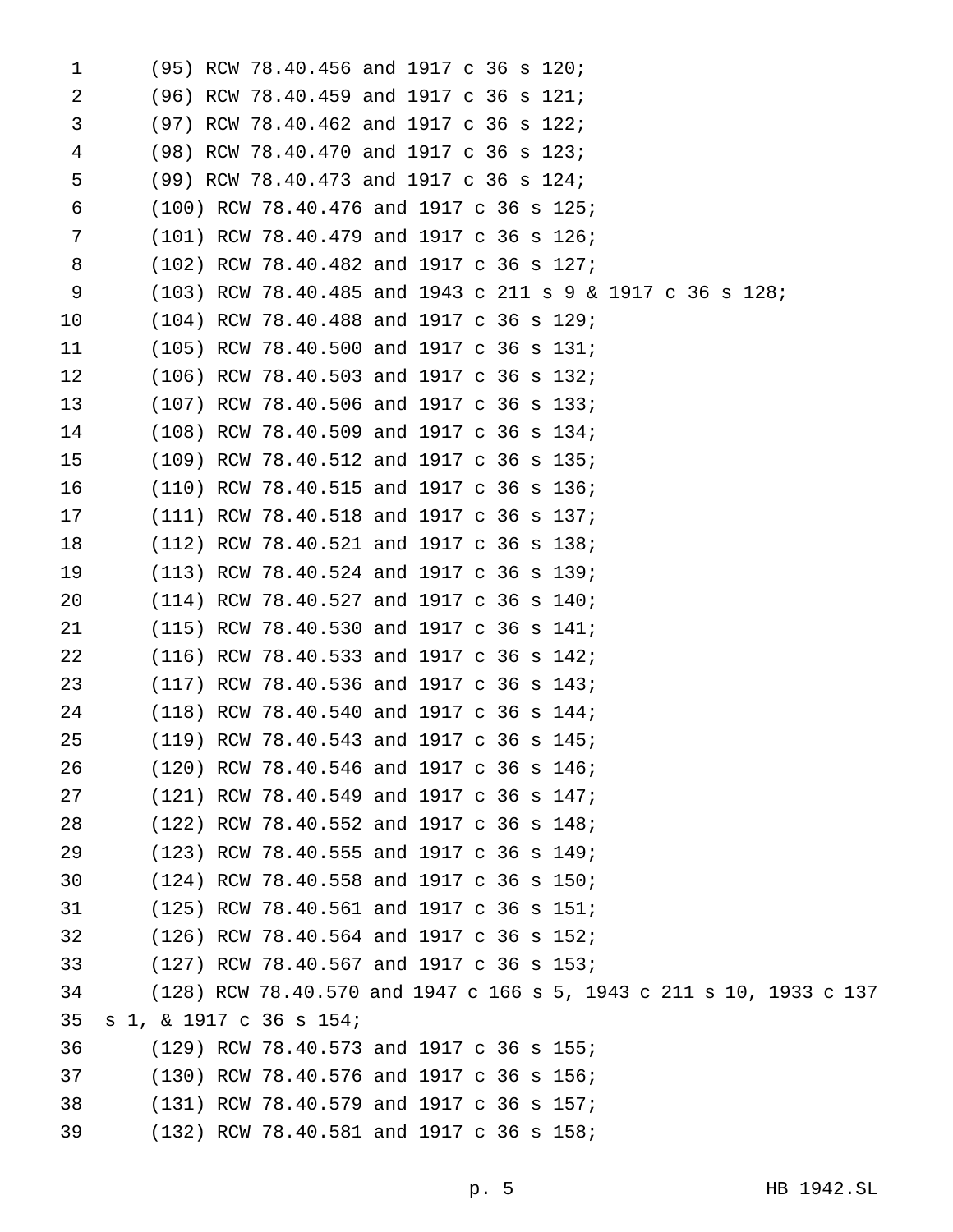| 1  |  | (133) RCW 78.40.585 and 1917 c 36 s 159;                         |  |
|----|--|------------------------------------------------------------------|--|
| 2  |  | (134) RCW 78.40.588 and 1917 c 36 s 160;                         |  |
| 3  |  | (135) RCW 78.40.591 and 1917 c 36 s 161;                         |  |
| 4  |  | (136) RCW 78.40.594 and 1917 c 36 s 162;                         |  |
| 5  |  | (137) RCW 78.40.600 and 1917 c 36 s 163;                         |  |
| 6  |  | (138) RCW 78.40.603 and 1917 c 36 s 164;                         |  |
| 7  |  | (139) RCW 78.40.606 and 1987 c 202 s 236, 1973 1st ex.s. c 154 s |  |
| 8  |  | 114, 1943 c 211 s 11, & 1917 c 36 s 165;                         |  |
| 9  |  | (140) RCW 78.40.609 and 1917 c 36 s 166;                         |  |
| 10 |  | (141) RCW 78.40.612 and 1917 c 36 s 167;                         |  |
| 11 |  | (142) RCW 78.40.615 and 1917 c 36 s 168;                         |  |
| 12 |  | (143) RCW 78.40.618 and 1917 c 36 s 169;                         |  |
| 13 |  | (144) RCW 78.40.621 and 1917 c 36 s 170;                         |  |
| 14 |  | (145) RCW 78.40.624 and 1917 c 36 s 171;                         |  |
| 15 |  | (146) RCW 78.40.627 and 1917 c 36 s 172;                         |  |
| 16 |  | (147) RCW 78.40.630 and 1917 c 36 s 173;                         |  |
| 17 |  | $(148)$ RCW 78.40.633 and 1917 c 36 s 174;                       |  |
| 18 |  | (149) RCW 78.40.636 and 1917 c 36 s 175;                         |  |
| 19 |  | (150) RCW 78.40.639 and 1917 c 36 s 176;                         |  |
| 20 |  | (151) RCW 78.40.642 and 1917 c 36 s 177;                         |  |
| 21 |  | (152) RCW 78.40.645 and 1917 c 36 s 178;                         |  |
| 22 |  | (153) RCW 78.40.648 and 1917 c 36 s 179;                         |  |
| 23 |  | (154) RCW 78.40.651 and 1917 c 36 s 180;                         |  |
| 24 |  | (155) RCW 78.40.654 and 1917 c 36 s 181;                         |  |
| 25 |  | (156) RCW 78.40.657 and 1917 c 36 s 182;                         |  |
| 26 |  | $(157)$ RCW 78.40.660 and 1917 c 36 s 183;                       |  |
| 27 |  | (158) RCW 78.40.663 and 1943 c 211 s 12 & 1917 c 36 s 184;       |  |
| 28 |  | (159) RCW 78.40.666 and 1917 c 36 s 185;                         |  |
| 29 |  | (160) RCW 78.40.669 and 1917 c 36 s 186;                         |  |
| 30 |  | $(161)$ RCW 78.40.672 and 1989 c 12 s 24 & 1917 c 36 s 187;      |  |
| 31 |  | (162) RCW 78.40.675 and 1917 c 36 s 188;                         |  |
| 32 |  | (163) RCW 78.40.678 and 1917 c 36 s 189;                         |  |
| 33 |  | (164) RCW 78.40.681 and 1917 c 36 s 190;                         |  |
| 34 |  | (165) RCW 78.40.684 and 1917 c 36 s 191;                         |  |
| 35 |  | $(166)$ RCW 78.40.687 and 1943 c 211 s 13 & 1917 c 36 s 192;     |  |
| 36 |  | (167) RCW 78.40.690 and 1917 c 36 s 193;                         |  |
| 37 |  | $(168)$ RCW 78.40.693 and 1989 c 12 s 25 & 1917 c 36 s 194;      |  |
| 38 |  | (169) RCW 78.40.696 and 1917 c 36 s 195;                         |  |
| 39 |  | (170) RCW 78.40.699 and 1917 c 36 s 196;                         |  |